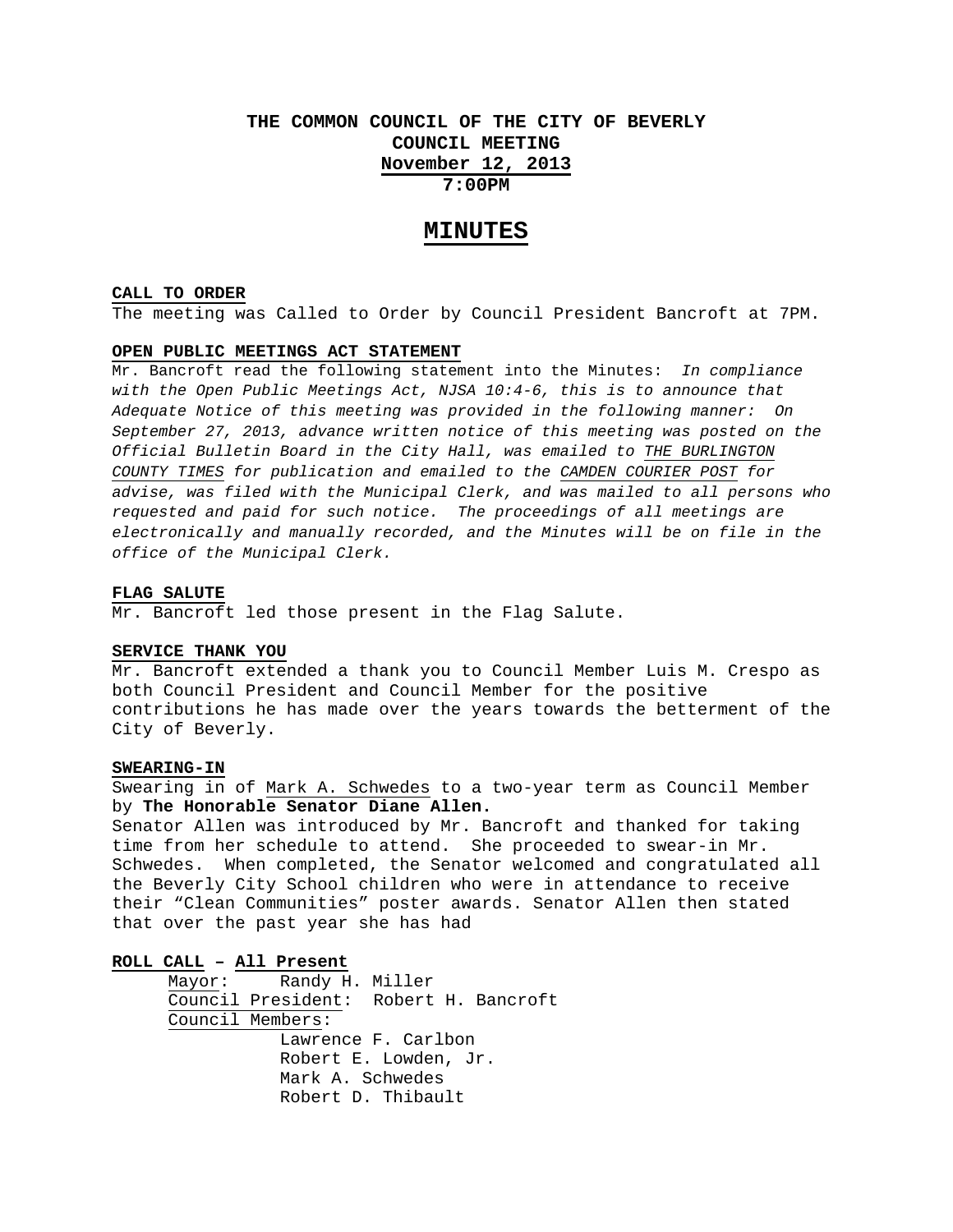Engineer: William H. Kirchner (Attendance not required.) Municipal Clerk: Donna F. Snyder, RMC/CMR/CPM Administrator/Director of Public Safety: Richard A. Wolbert Solicitor: Brian Guest - Parker, McCay, P.A.

BEVERLY CITY CLEAN COMMUNITY COMMITTEE PRESENTATED AWARDS TO THE WINNERS OF THE **"CLEAN COMMUNITIES POSTER CONTEST"** WHICH WAS HELD IN THE BEVERLY CITY SCHOOL FROM SEPTEMBER 27 THROUGH OCTOBER 11, 2013.

PRESENTING: "Clean Communities" Coordinators - Larry Carlbon and Jackie Bryan The Coordinators advised that there were 116 posters submitted and that all were very well done. There was one winner chosen from each grade level that took park.

IN ATTENDANCE: Beverly City School Art Teacher Melissa Brasteter

PRESENTATION OF AWARDS TO THE WINNERS:

**Pre-Kindergarten - Kathellyn Silva Kindergarten – Zaniyah Gordon st Grade – Samantha Cardis nd Grade – Andrea Woodberry-Knight rd Grade – Fiona Hennigan th Grade – Ryan Grab th Grade – Terrell Minor and Jerrell Minor th Grade – Matthew Howard th Grade – No Entries th Grade – Dianna Dupree** 

At the conclusion of the presentation and picture-taking, Mr. Bancroft called for a five minute recess so that pictures could be completed and parents and guardians could get their children home.

At 7:20PM the meeting was re-called to Order, and Mr. Bancroft at this time congratulated Jean Wetherall and Doris Jennings for their Election win obtaining seats on the Beverly City School Board.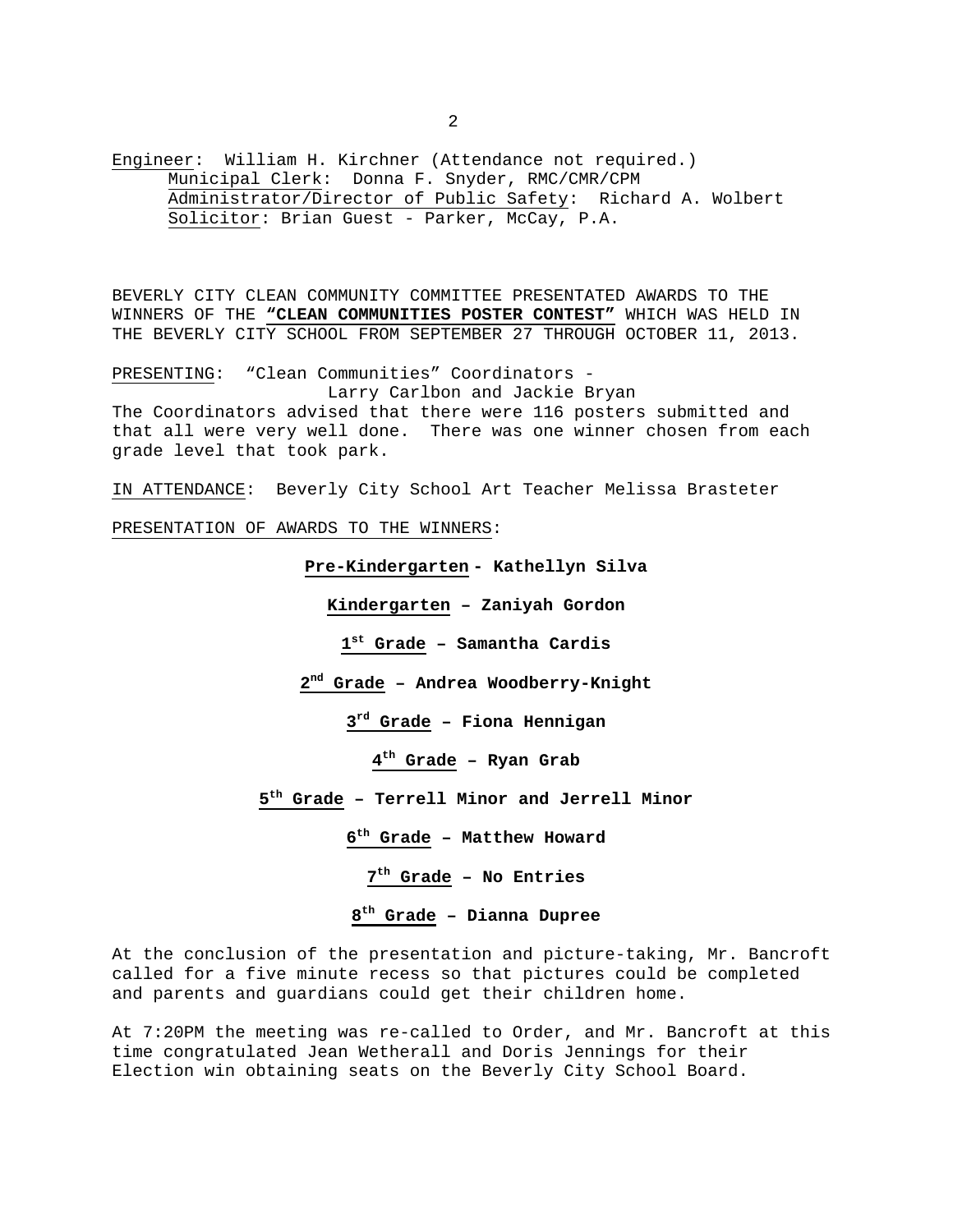#### **MINUTES**

Regular Session Council Minutes from 10/22/13 (no Executive Session was held) were approved with a Motion by Carlbon; Second by Thibault. Roll Call Vote – All Ayes, except Schwedes – Abstain. Motion Carried.

### **ORDINANCES**

## **ORDINANCE 2013-8 – INTRODUCTION/FIRST READING**

An Ordinance amending the Code of the City of Beverly amending the Juvenile Curfew Ordinance. Said Ordinance will come before Council for Second Reading/Public Hearing and Adoption at their November 26, 2013 meeting at 7PM at Beverly City Hall, 446 Broad Street, Beverly, NJ 08010 at which time all those wishing to be heard on same will be so heard. Copies of said Ordinance are available for review at the office of the Municipal Clerk during regular business hours, Monday through Friday, 9A-5P. Motion to Approve on Introduction by Thibault; Second by Schwedes. Roll Call Vote – All Ayes, except Lowden – No. Motion Carried.

## **ORDINANCE 2013-9** – **INTRODUCTION/FIRST READING**

An Ordinance establishing the "Best Price Insurance Contracting Policy" for the City of Beverly. Said Ordinance will come before Council for Second Reading/Public Hearing and Adoption at their November 26, 2013 meeting at 7PM at Beverly City Hall, 446 Broad Street, Beverly, NJ 08010 at which time all those wishing to be heard on same will be so heard. Copies of said Ordinance are available for review at the office of the Municipal Clerk during regular business hours, Monday through Friday, 9A-5P. Motion to Approve on Introduction by Thibault; Second by Carlbon. Roll Call Vote – All Ayes. Motion Carried.

#### **RESOLUTIONS**

#### **RESOLUTION 2013-164**

A Resolution approving Discharge of Mortgage for Block 62/Lot 7, 208 Warren Street, Beverly, NJ 08010 (Mt. Laurel RCA). NOTE: This Resolution will be held for further consideration by the City Solicitor. Advice will be forthcoming.

## **RESOLUTION 2013-165**

A Resolution approving the Transfer of 2013 Budget Appropriations. Motion to Approve by Thibault; Second by Lowden. Roll Call Vote – All Ayes. Motion Carried.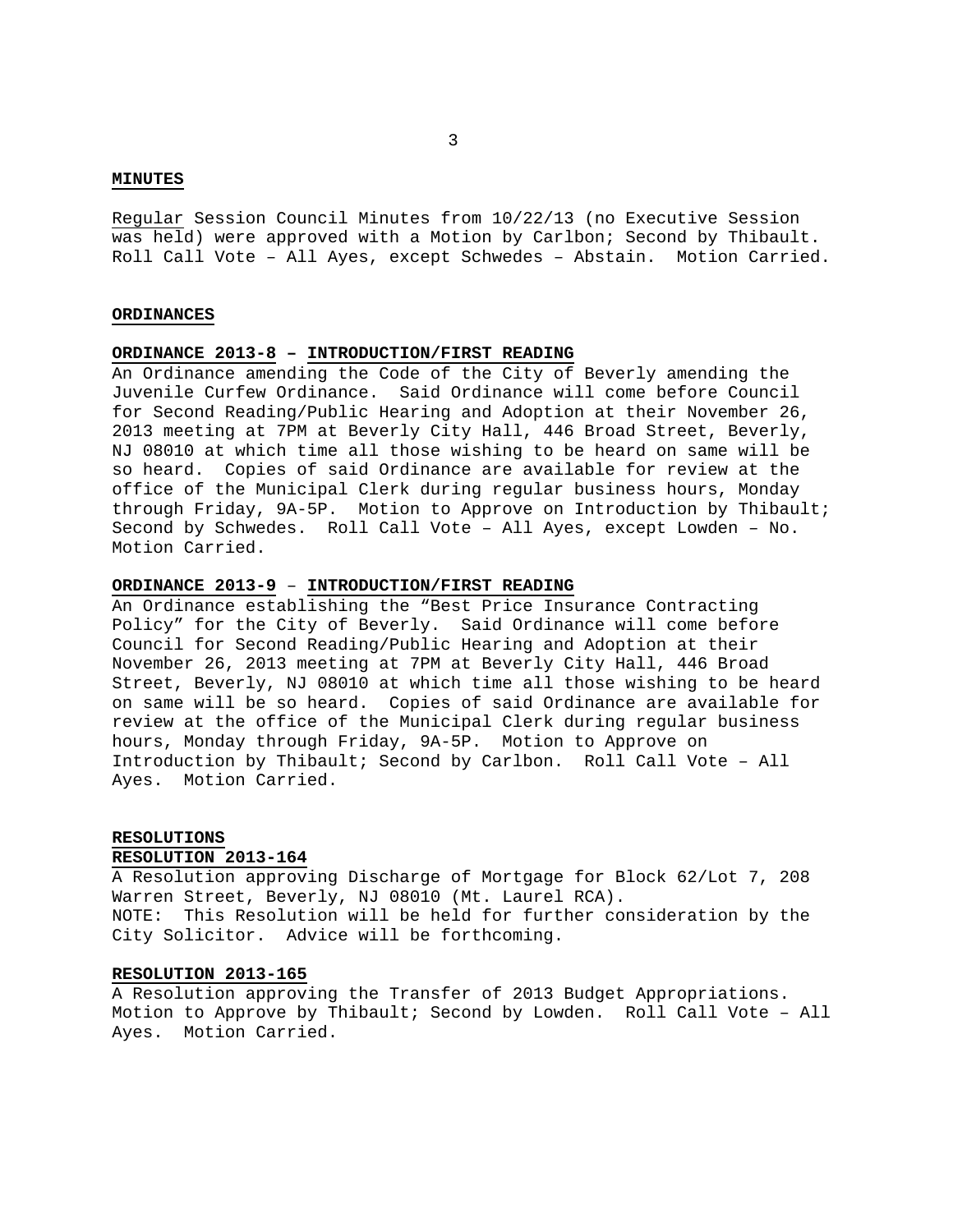### **RESOLUTION 2013-166**

A Resolution approving Raffle License Application RA-2013-2 to the PTA Beverly City School for an On-Premise Merchandise Draw at the school on November 25, 2013, 7-8:30PM, all paperwork being in order and all fees being paid. Motion to Approve by Thibault; Second by Lowden. Roll Call Vote – All Ayes. Motion Carried.

### **RESOLUTION 2013-167**

A Resolution accepting the resignation of Officer Jesse Lackraj effective November 11, 2013 and authorizing three days of pro-rated Vacation time, per current contract policy. Motion to Approve with Regret by Thibault; Second by Carlbon. Roll Call Vote – All Ayes. Motion Carried.

#### **OLD BUSINESS**

## ~ Planning Board of Adjustment Secretary Information

The Clerk advised that surrounding municipalities had been emailed for info regarding their salaries/hourly for said position, and whether or not any of the towns would be interested in a Shared Service for this position. Monetary figures varied based on P/T, F/T, status and whether or not said position was combined with other positions. There was no interest in a Shared Service agreement from the towns that responded.

#### ~ League attendance week of November 18, 2013

The Clerk advised that the Administrator/Public Safety Director would be at the League in sessions on Tuesday, November 19. The Clerk would be in sessions on Tuesday, Wednesday, and Thursday, November 19-21. The CFO/Tax Collector would be in sessions on Tuesday and Wednesday, November 19-20. The Public Works Supervisor would also be attending educational sessions Tuesday and Wednesday, November 19-20. This being said, permission was given by Council to close the Clerk/CFO office for one day, Tuesday, November 19, 2013.

#### **NEW BUSINESS**

 $\sim$  40 Hour Vacation Buy-back Requests, in accordance with the Beverly City Employee Manual, Section 3(C).

 $\sim$  Vacation carry-over request, in accordance with the Beverly City Employee Manual, Section 3(B).

The above items will be held for Council's November 26, 2013 meeting so that confirmation may be obtained from the State relative to the City's Transitional Aid MOU requirements and the City's current Employee Manual.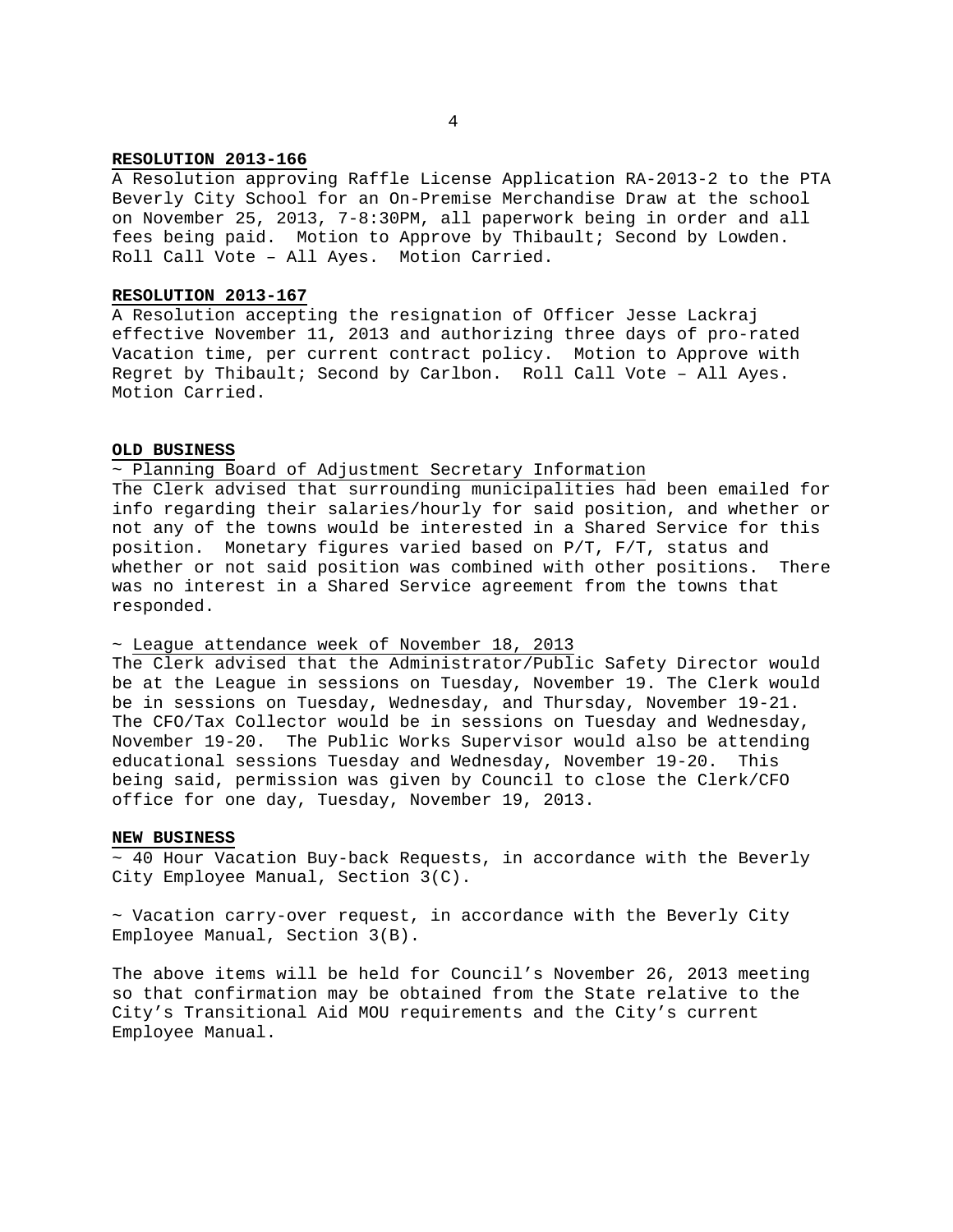## **BILL LIST**

The November 14, 2013 Bill List was Approved with a Motion by Thibault; Second by Lowden. Roll Call Vote – All Ayes. Motion Carried.

#### **CORRESPONDENCE**

*(Note that all Correspondence will be handled/filed by and in the Office of the Municipal Clerk.)*  The Mayor made note that on November 10, 2013, **Bethel AME Church** celebrated their 127<sup>th</sup> Anniversary! There was no additional Correspondence at this time.

## **COMMENTS/REPORTS**

Mayor – Nothing at this time.

#### Council

Mr. Thibault advised that he had a call from a Resident regarding appliance pickup. He was reminded that the City doesn't do appliance pickup and that future calls can be referred to the Clerk's Office or the Council landfill in Columbus. Mr. Thibault then congratulated Mr. Schwedes for his Election win and stated that we now had a unified Council in its mindset and that here all are committed to the effort of going forward.

Mr. Carlbon stated that the City's Halloween Party was a great success. About 150 took part; the parade and music were great and there was much candy and many treats. He advised that Saturday, 12/7, 11A-2P is the Beverly/Edgewater Park EMT's "Brunch with Santa". On the same day from 2-7P is the "Holiday House Tour" sponsored by the Riverfront Historical Society convening at the Coopertown Meeting House. The cost is \$15.00. Finally, at 5:30PM, the Beverly City Tree Lighting Ceremony will be held in front of City Hall.

Mr. Schwedes thanked everyone for their support during the Election. He's looking forward to a productive term and continuing going forward.

Mr. Lowden congratulated Mr. Schwedes on his Election win. He also gave an update on the River Route Planning Summit that was held with the Freeholders (see attached).

Mr. Bancroft also stated re the River Route Summit that we should pursue a "Quiet Zone" relative to the Light Rail. Edgewater Park is pushing for same. He additionally thanked Mr. Schwedes for coming on board Council. He also agreed that Halloween went very well and a wonderful job was done by all. He commended the Beverly/Edgewater Park EMT Squad for wanting to be involved here in the Community with everything we do!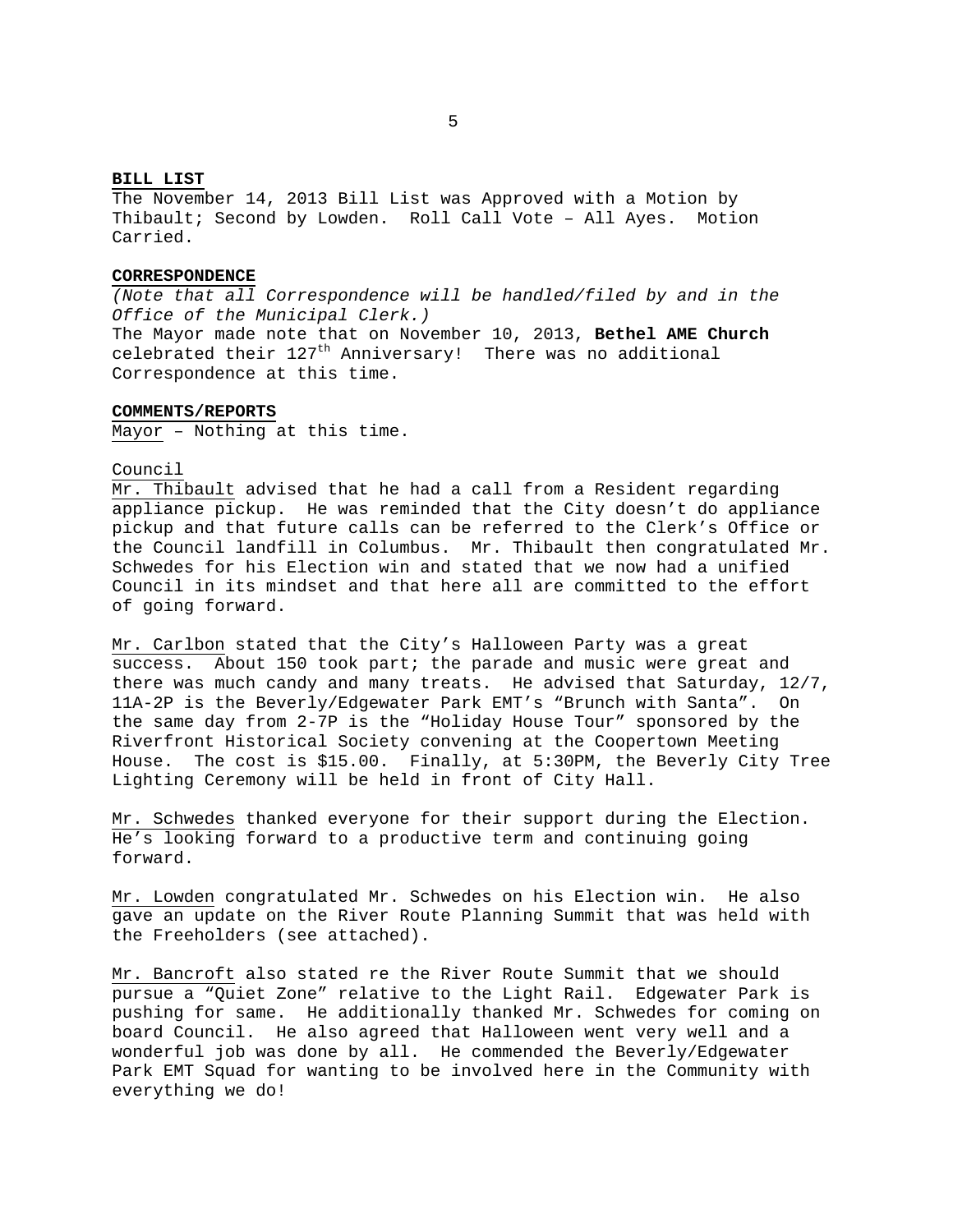## Administrator/Public Safety Director

Mr. Wolbert advised the following:

~ Officer Lackraj will be leaving and another one of our Officers is out on Medical leave. Moving to Edgewater Park is an excellent opportunity for Officer Lackraj, and Edgewater has advised that they will pick up some of the cost for Lackraj's flack vest.

~ The JIF Loss Ration Snapshot was reviewed and clarified. Our insurance rates will be down this coming year, and three years forward, rates will be half of what they are now.

 $\sim$  It was necessary to have our boiler serviced as it was heavily debreed. A half-gallon of fuel oil per hour will now be saved. The City will be using the services of "7 Oil" and our cost savings will pay for the Maintenance service.

~ The Leaf machine blew a hydraulic line and two tires had to be replaced. A block heater is now being used.

 $\sim$  The Public Works trucks needed tires: One tire was bald. Two new tires were purchased via best price/service from Pirylis Tire. Additionally, we will need a new hydraulic hos for the plow this year; spares are now available.

 $\sim$  \$700.00 was the highest offer for the Police Car. We'll try again next year as there is no transmission. We may end up simply using it for parts.

~ The Master Plan Re-examination Meeting will be held tomorrow night, November 13, 2013 at 6PM here in City Hall. The County's Ed Fox will be in attendance.

 $\sim$  Court will also be held tomorrow, November 13, 2013 at 5:30P.

 $~\sim$  A five year Tax Abatement Ordinance will be constructed shortly relative to the development of the "Five Points" intersection.

 $\sim$  Tax Collections are now at 90%. The Payment Portal is up, with only several online items to be worked out with our company. The Mayor's recent letter regarding tax payments was sent out with Delinquent Notices reminding that partial tax payments are accepted as an effort to try to keep taxes low.

 $\sim$  RFP/Qs will be advertised and posted on our website. We will need an Evaluation Committee to include one member of the Governing Body along with the City's Fiscal Monitor.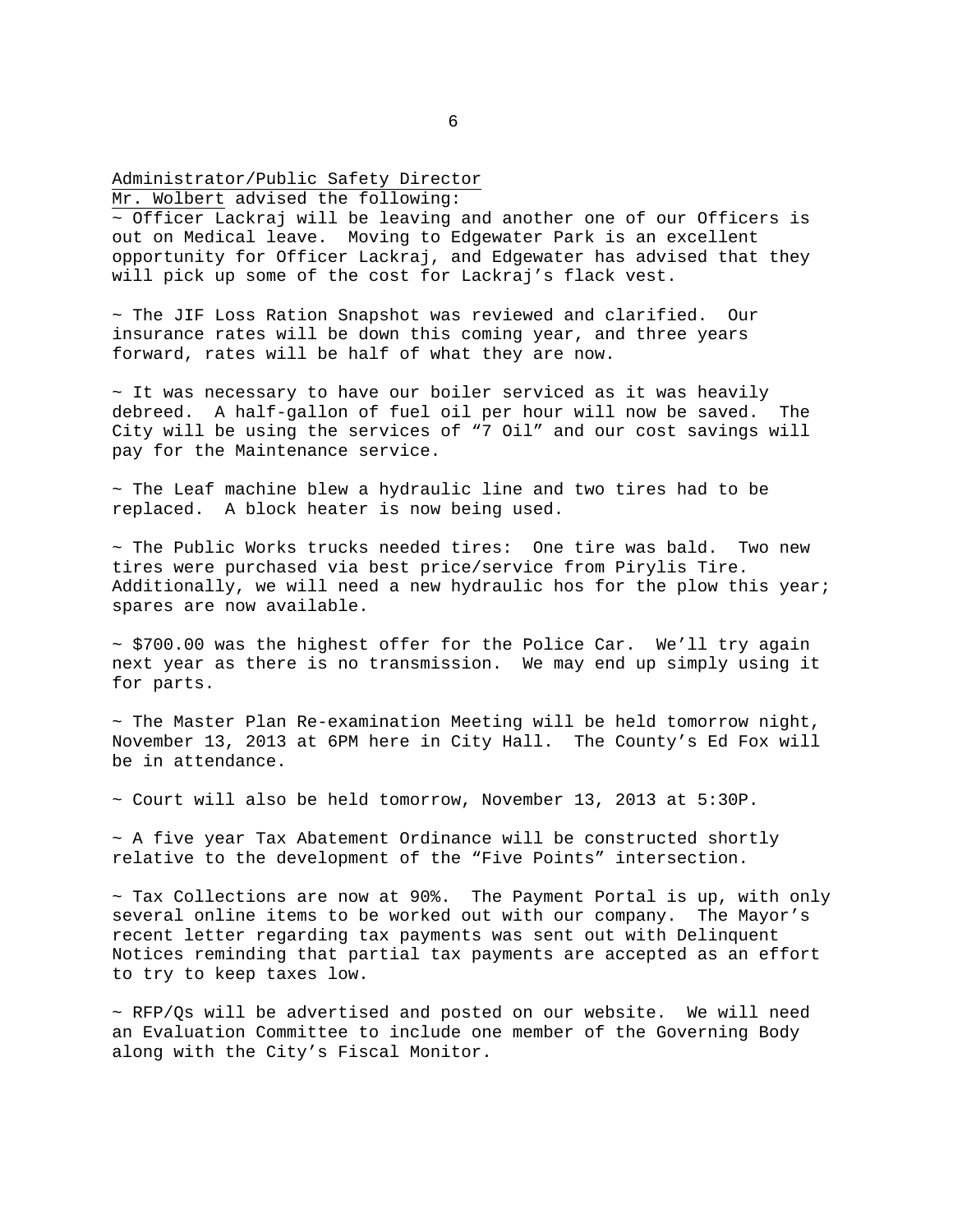Our Engineer's Office will go out to bid for the safety mulch for the playground at the school and Farnum Park; this will come under the County Grant received by the City and is subject to DCA approval.

Professionals – Nothing at this time.

#### Clerk

 $~\sim$  Ms. Snyder reviewed League attendance and the fact that the Clerk's Office would be closed Tuesday, November 19 for educational training sessions.

 $\sim$  Additionally, the Free Rabies Clinic is tentatively scheduled for Saturday, January 18, 2014 from 9-11AM pending confirmation from the Veterinarian. The vaccine is provided free from the County, and the same previously trained individuals will be in attendance: Sheldon Merritt, Donna Snyder, Dottie Jones, and Latisha Merritt. One additional attendee is pending confirmation. Once confirmed, the 2014 info will be posted on our website in the Beverly Bee, on the Official Bulletin Board in City Hall, and in the Burlington County Times.

 $\sim$  Council was reminded to advise the Clerk's Office re their attendance at the BURLCOJIF "Elected Officials Meeting".

Court Administrator – N/A

Tax Collector – October 2013 Report

## **PUBLIC COMMENT**

## *Please state you name and address clearly for the record.*

Public Comment was had by Amy Bent, Barbara Russell, Stanley Boltz, Lou Meredith and Paul Bent. Topics covered included welcoming of the new Council Member Mark Schwedes; status of a Grants Committee; Curfew; Legal Fees; Clarification of items on the Bulls List; info on Tax Bills; trash cans not being removed according to Ordinance; signs for tractor trailers on Manor Road; speeding on Manor Road; probable destination of "lost" truck drivers; tax information; status of total payout on the City's legal settlement (not available at this time).

There being no further comment, Motion to move to Executive Session at8:10PM was made by Thibault; Second by Carlbon. All in Favor. Motion Carried.